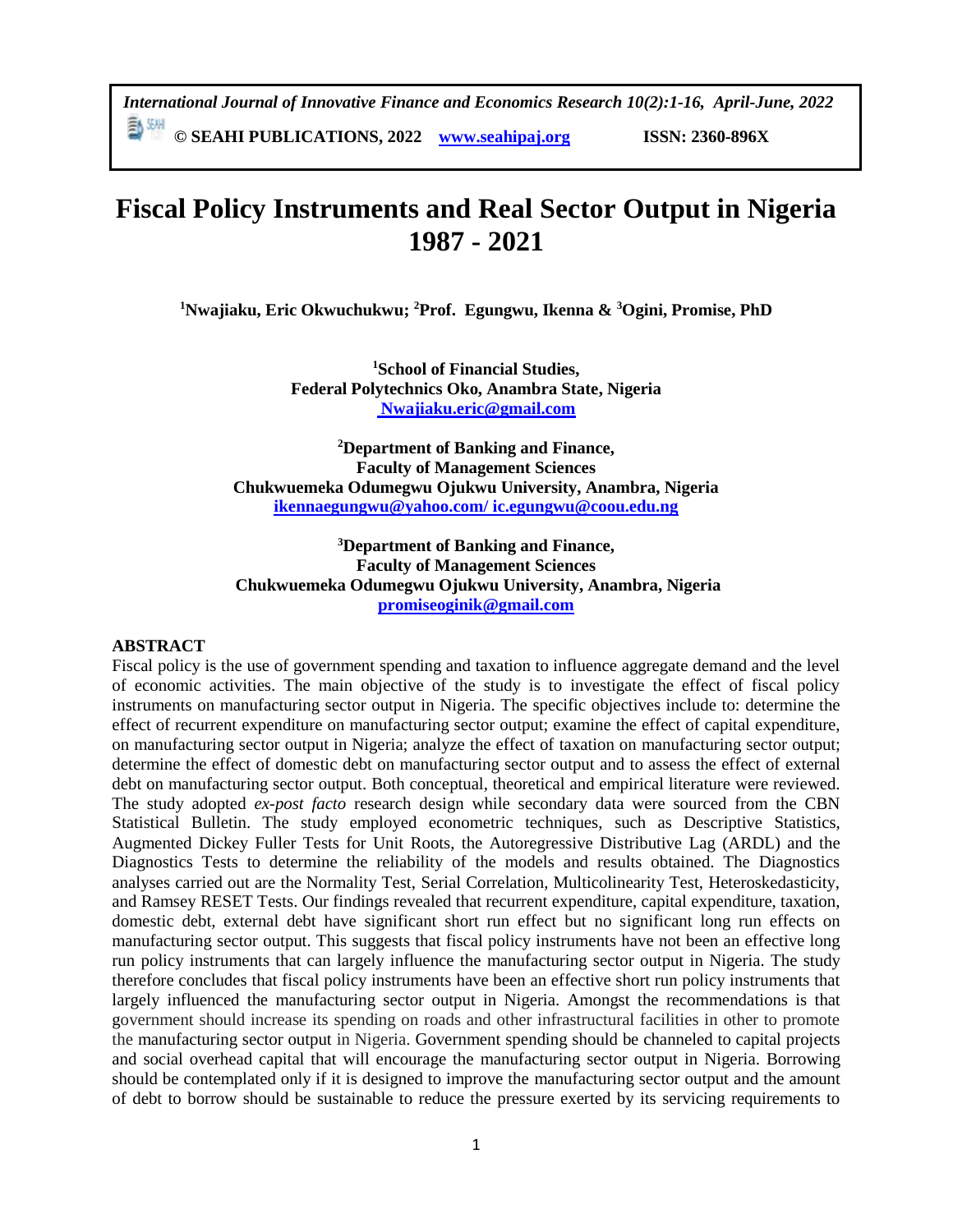promote the manufacturing sector output in Nigeria. The study contributed to knowledge by introducing more variables, leading to adoption of many models and also extending the geographical scope **Keywords:** Fiscal Policy Instruments, Real Sector Output, Nigeria

# **INTRODUCTION**

The real sector is a major segment of the economy because activities in the sector influence economic productivity. It is constituted by economic agents that contribute to a nation's Gross Domestic Product (GDP). The sector is crucial for economic sustainability due to its productive capacity to meet aggregate demand in the economy. The Central Bank of Nigeria (CBN) classifies the real sector in Nigeria into agricultural, industrial, building and construction, wholesale and retail trade and services sectors. The aggregation of production output from these sectors reflects the growth level in the Nigerian economy and can be used as a yardstick to judge economic performance (Adedoyin & Ernest, 2018).

Fiscal policy is the use of government spending and taxation to influence aggregate demand and the level of economic activities (Alimi, Yinusa, Akintoye and Aworinde, 2016). Ikeora (2007) defines fiscal policy as the policy of the government which is usually effected through the manipulation of government revenue and expenditure. These are in the form of taxation, government budget (revenue and expenditure), subsidy, planning and direct government investment. The purpose is to influence economic activities in order to achieve desirable rational objectives.

These objectives are price stability, income redistribution, employment generation, balance of payment, exchange rate stability and promotion of economic growth and development. The use of government revenue and expenditure to influence macroeconomic variables developed as a result of the Great Depression (1929-1930) when the previous laissez-faire approach to economic management became discredited.

The British economist, John Magard, Keynes spearheaded the revolution in economic thinking that overturned the prevailing idea that free markets would automatically provide full employment. The main plank of Keynes theory is the assertion that aggregate demand is the most important driving force in an economy that free markets have no balancing mechanisms that led to full employment and that inadequate overall demand could lead to prolonged periods of high unemployment. Keynes advocated counter cyclical fiscal policies that act against the direction of the business cycle. He advocates fiscal spending on labour intensive infrastructure projects to stimulate employment and stabilize wages, raise taxes to cool the economy and prevent inflation. Keynes argued that governments should solve problems in the shortrun rather than wait for the market forces to fix things over the long run because as he put it, "in the long run, we are all dead".

Fiscal policy can be both expansionary and restrictive. Fiscal and monetary policies are the key strategies used by a country's government and Central Bank to advance its economic objectives. While fiscal policy deals with taxation, government spending, subsidy, debt, and budget and are often administered by a government department, monetary policy deals with bank credit, interest rates but both policies influence a country's economic performance. Nigeria has in the last one decade experienced economic growth but the growth has not been all inclusive. The author averred that the major drivers have been the agricultural and service sectors. The use of fiscal policy tools as a measure of achieving growth in the GDP and macroeconomic stability before and after the introduction of the Structural Adjustment Programme (SAP) has not rendered a significant success in Nigeria. This is partly due to the fact that Nigeria's macroeconomic policies have been consistently inconsistent over the past decades (Ugwuayi & Ugwunta, 2017). It is against this background that this study attempts to investigate the effect of fiscal policy instruments on real sector in Nigeria between 1987 and 2021.

# **Statement of the Problem**

Market mechanism cannot solely perform all the economic functions in a country; and as such fiscal policy is required to correct, guide and supplement market forces. Government therefore uses fiscal policies as the mechanism to correct market imperfections and failure. In Nigeria, government at various times had used fiscal policy to manage the economy with a view to achieving desired macroeconomic objectives such as promoting employment generation, ensuring economic stability, maintaining price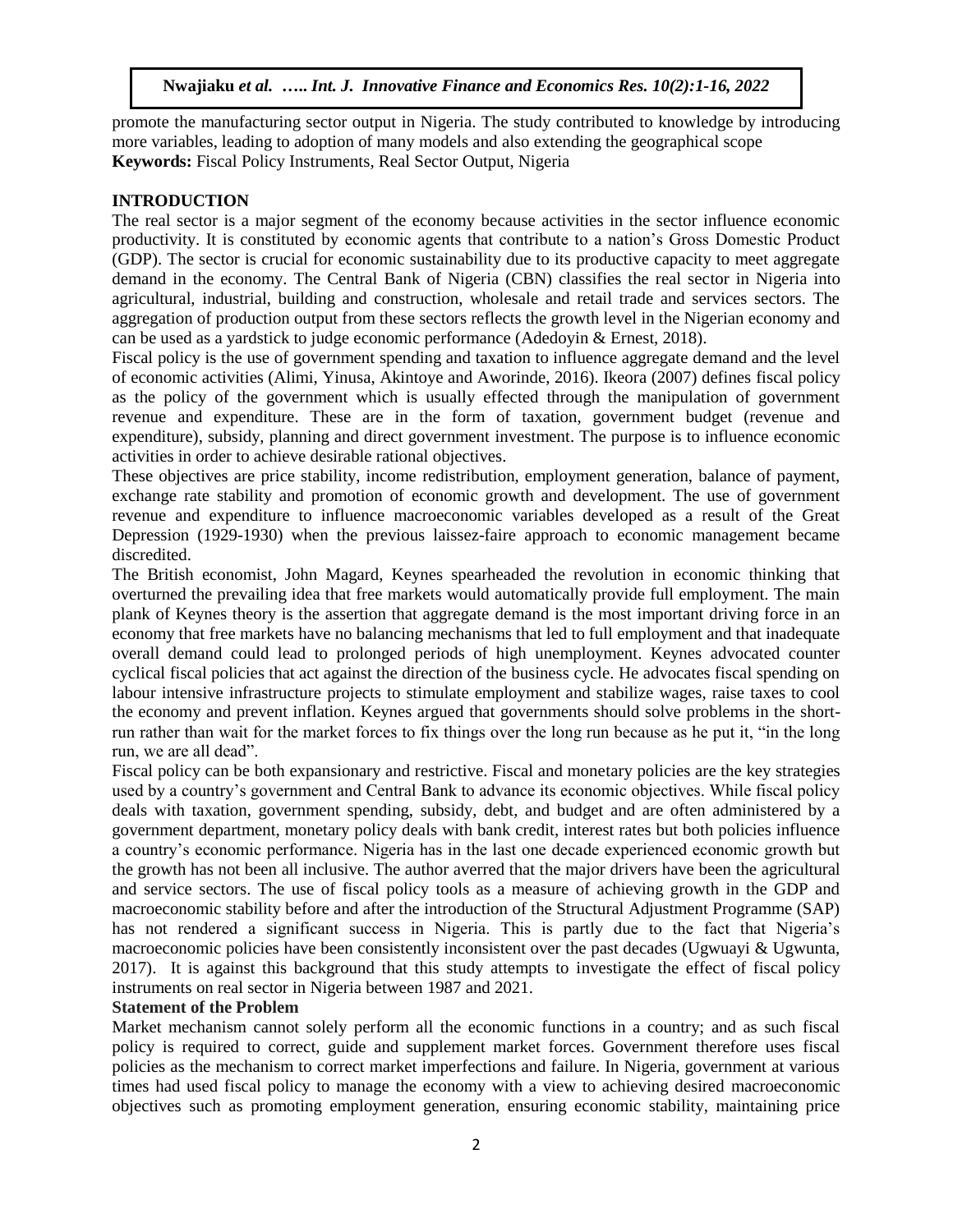stability and balance of payment viability, ensuring exchange rate stability and maintaining stable economic growth (Ugwuayi & Ugwunta, 2017).

Previous attempts to understand the effect of fiscal policy on manufacturing sector output have resulted in conflicting opinions. The existing studies disagreed both in the line of significance and direction of relationship. A number of findings suggest significant influence from fiscal policy especially the moderating effect of capital and recurrent expenditure (Miftahu & Rosni, 2017; Morakinyo, David and Alao, 2018; Apere 2017; Cordilia and Amah, 2018; Alimi, Yinusa, Akintoye and Aworinde, 2016). Despite agreeing that manufacturing sector output responds to fiscal policy instruments, these studies are at variance as to the direction of the effect. This conflict suggests that it may not be enough to employ fiscal policy instruments for manufacturing sector output. For instance, Cyril, (2016) Ugwuayi and Ugwunta, (2017) and Egbulonu and Amadi (2016) averred that all the fiscal policy instruments they employed in their studies have a negative effect on manufacturing sector output in both the long and short run which implies that capital expenditure, recurrent expenditure and taxation will have negative effect on manufacturing sector output; as against the belief from studies like Morakinyo, (2018) Sikiru and Aminu, (2015) Yakubu and Shehu, (2013), which found that fiscal policy instruments promote real sector. Osinowo, (2015) Shuaib, Augustine, & Frank, (2015), found that capital expenditure, recurrent expenditure and taxation are not statistically significant tools for enhancing manufacturing sector output. Different analytical techniques were employed by some of the authors who carried out research in this area. This has contributed to the different results obtained and the conflicts arising there from. These

shortcomings have created a knowledge gap in the literature. It attempted to distinguish between long and short run effects of the variables in the model and determine the causalities among the variables used in the study

### **Review of Related Literature Conceptual Review Fiscal Policy**

Abdurrauf (2015), defines fiscal policy as the process of government management of the economy through the manipulation of its income and expenditure and to achieve certain desired macroeconomic objectives. The Central Bank of Nigeria (2011) defined fiscal policy as the use of government expenditure and revenue collection through tax and amount of government spending to influence the economy.

Fiscal policy is the means by which the government adjusts its level of spending in order to monitor and influence the nation's economy (Agu, & Idike, 2014). It is used along with the monetary policy which the central bank uses to influence money supply in a nation. In other words, fiscal policy is a major economic stabilization weapon that involves measures taken to regulate and control the volume, cost and availability as well as direction of money in an economy to achieve some specified macroeconomic policy objective and to counteract undesirable trends in the Nigerian economy (Abdurrauf, 2015).

Agu, Idike, Okwor and Ugwunta (2014) defined fiscal policy as government's program with respect to the purchase of goods and services and spending on the transfer of payments, and as well the amount and type of taxes. In finance, fiscal policy is the use of government revenue collection (taxation) and expenditure (spending) to influence the economy. The two main instruments of fiscal policy are government taxation and expenditure. Changes in the level and composition of taxation and government spending can affect aggregate demand and the level of economic activity; the pattern of resource allocation; and the distribution of income (Oka & Anthony, 2017). This implies that Fiscal policy refers to use of the government budget to influence economic activities. Anthony and Chukwu (2015) contend that fiscal policy involves the use of government spending, taxation and borrowing to affect the level and growth of aggregate demand, output and jobs creation. It is the government spending policies that influence macroeconomic conditions. These policies affect tax rates, interest rates and government spending, in an effort to control the economy. Fiscal policy is the means by which a government adjusts its levels of spending in order to monitor and influence a nation's economy.

Various researchers have submitted that fiscal policy goals include the following: increasing employment opportunities; attaining full employment; stabilization of domestic prices; promoting economic growth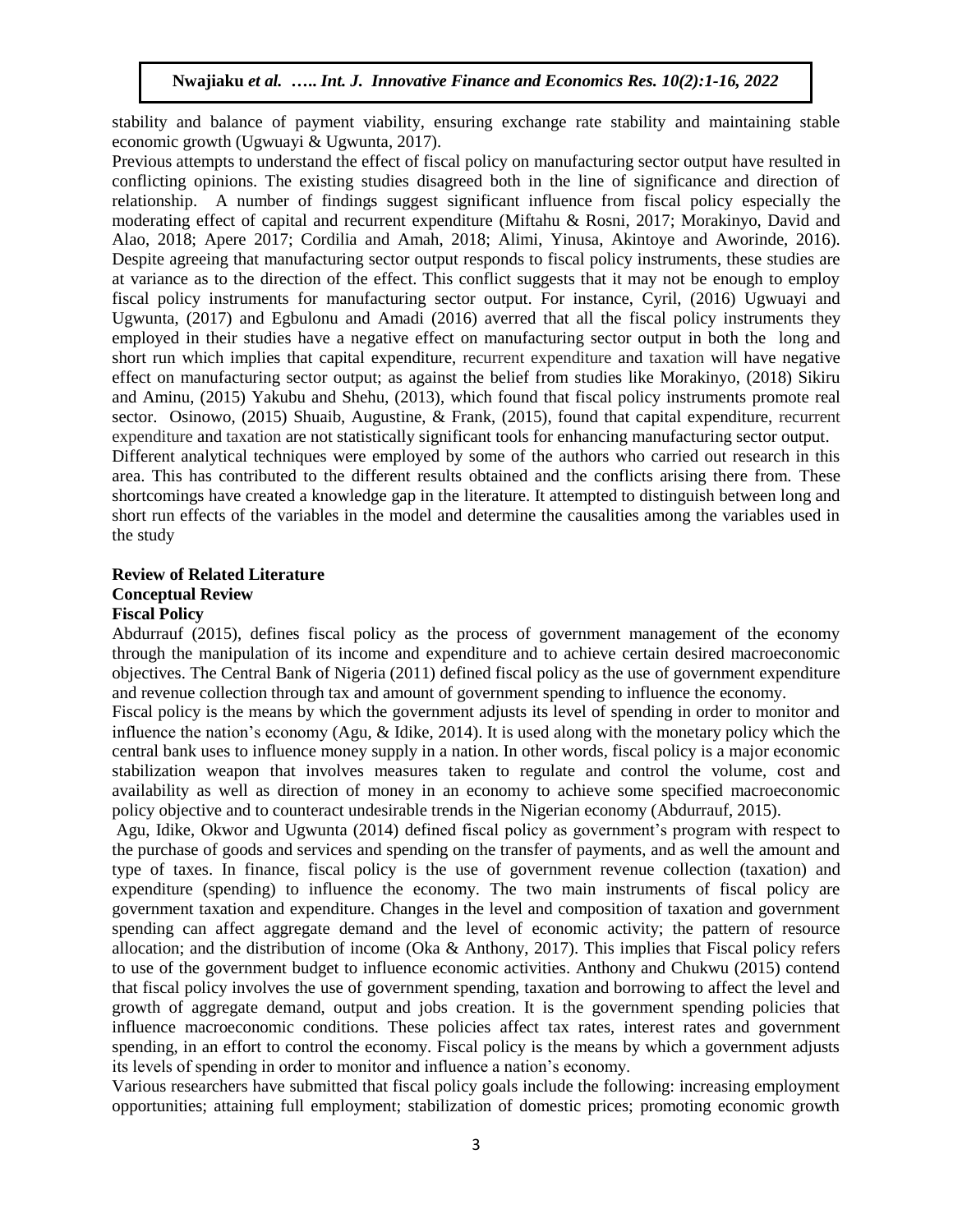and development through industrialization; achieving equity in income redistribution; achieving stable exchange rate; and increasing the rate of investment in the country (Arin, Braunfels & Doppelhofer, 2015).

The term fiscal policy has conventionally been associated with the use of taxation and public expenditure to influence the level of economic activities. The implementation of fiscal policy is essentially routed through government's budget. The budget is, therefore, more than a plan for administering the government sector. Taxation and public expenditure reflects and shapes a country's economic life. In fact, the most important aspect of a public budget is its use as a tool in the management of a nation's economy (Adedoyin, & Ernest, 2018).

# **Capital Expenditure**

Capital expenditure refers to the amount spent in the acquisition of fixed (productive) assets (whose useful life extends beyond the accounting or fiscal year), as well as expenditure incurred in the upgrade and improvement of existing fixed assets such as lands, building, roads, machines and equipment, etc., including intangible assets. Expenditure in research also falls within this component of government expenditure. Capital expenditure is usually seen as expenditure creating future benefits, as there could be some lags between when it is incurred and when it takes effect on the economy (Okafor, 2012).

One way capital expenditure impacts on economic growth is the creation of employment. The multi-hydra problem of unemployment in the economy is reduced to the barest minimum. Another way it causes economic growth is the re-allocation of resources to every sector of the economy. Resources are moved from the surplus areas to the deficit areas where they are needed with, thus opening up vast opportunities which will improve the citizens of the country (Ogar, Arikpo & Suleiman, 2019).

Federal expenditure in Nigeria is classified into expenditures in government functions such as administration, social and community services, economic services and transfers. Expenditure on administration includes general administration, defense, internal security and national assembly. Expenditures on social and community services include those on education, health and other social and community services. Expenditures on economic services include those on agriculture, construction, transport and communication and other economic services. Government transfers include public debt servicing, pensions and gratuities, contingencies/subventions, etc. (CBN Statistical Bulletin, 2011).

# **Recurrent Expenditure**

Recurrent expenditure on the other hand refers to expenditure on Purchase of goods and services, wages and salaries, operations as well as current grants and subsidies (usually classified as transfer payments). Recurrent expenditure, excluding transfer payments, is also referred to as government final consumption expenditure. Recurrent expenditures are those incurred on either day to day basis, or weekly, monthly, or even yearly basis and they include administration, internal security expenses, wages and salaries of public workers (Nwaeze, Njoku & Nwaeze, 2014).

Recurrent expenditures associated with a public investment projects are those operations and maintenance expenditures needed to run the project at a level consistent with its expected use, and to maintain the capacity of the investment during its expected lifetime. For example recurrent expenditures in the case of a new school serving an expanded student population would include the teachers' salaries and additional textbooks and teaching materials required to operate the new facility. They would also include electricity, heating and other costs needed to operate the facility, and the regular and periodic maintenance needed to maintain the facility. Importantly, recurrent expenditures should reflect full capacity utilization of the facility that is, the recurrent expenditures expected when the investment is being used as designed.

Recurrent expenditures will be both direct and indirect. Clearly, increasing the number of teachers to staff additional classrooms is a direct cost of investment in improved access to education. Teacher training to supply the necessary teachers may be an indirect cost – unless explicitly provided for as part of the investment project. If possible, indirect recurrent expenditures should be referenced in public investment proposals (Oka & Anthony 2017).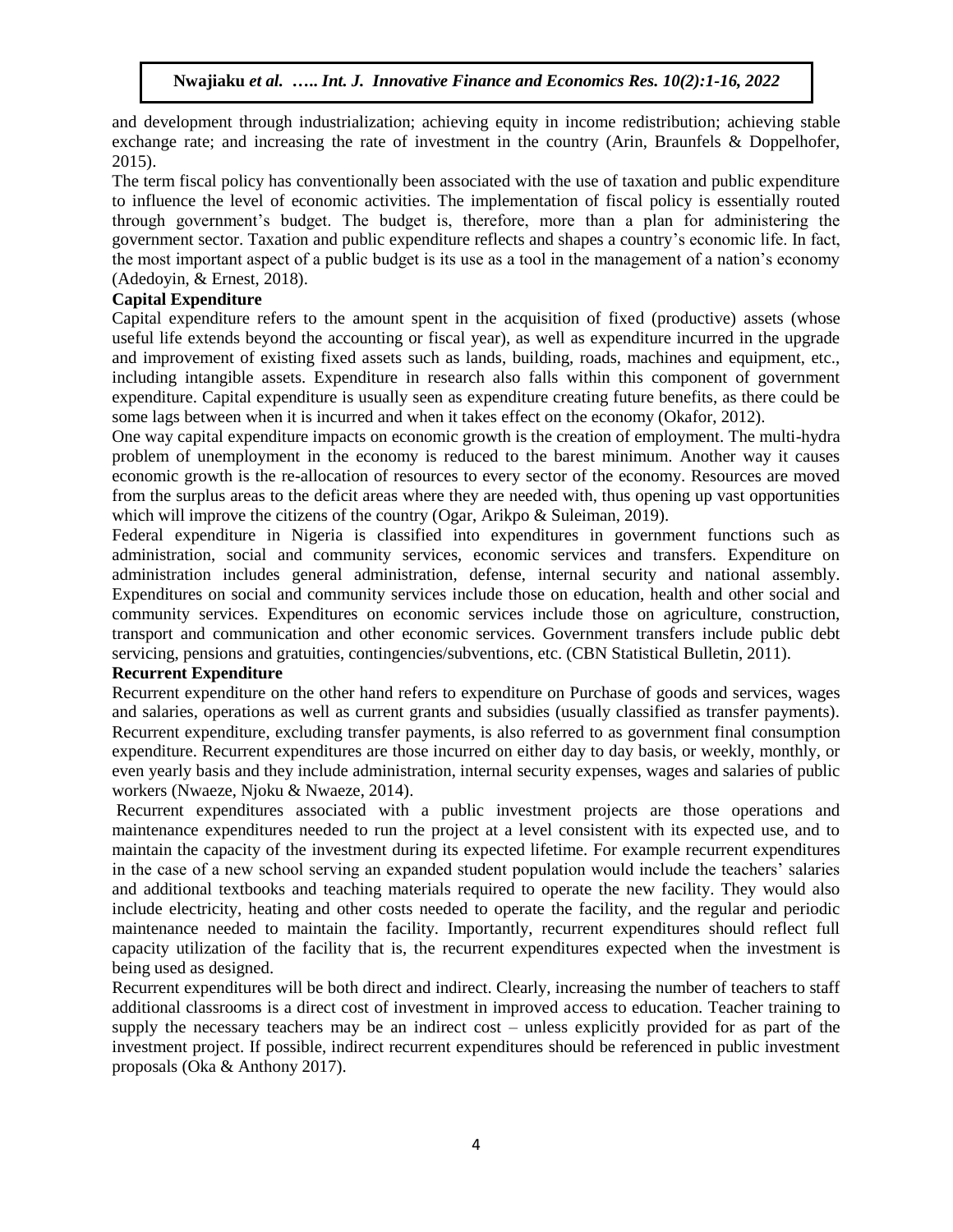### **Taxation**

Taxation is an instrument employed by the government for generating public funds. It is a required payment imposed by the government on the income, profit or wealth of individuals, group of persons, and corporate organizations (Okoli & Matthew, 2015). Piana (2003) opines that it is a result of the application of tax rate to a tax base. According to Oka, (2017) a well-designed tax system can help governments in developing countries prioritize their spending, build stable institutions, and improve democratic accountability. The main purpose of a tax is to enable public sector finance activities so as to achieve some nation's economic and social goals. It can also be for the purpose of redistribution of wealth to ensure social justice. Therefore, taxes can be used as an instrument for achieving both micro and macroeconomic objectives especially in developing countries such as Nigeria. The dwindling level of tax revenue generation in the developing countries makes it difficult to use tax as an instrument of fiscal policy for the achievement of economic development. Some governments like Canada, United States, Netherland, and The United Kingdom have substantially influenced their economic development through tax revenue generated from Company Income Tax, Value Added Tax, and Personal Income Tax, and have prospered through tax revenue. In Africa, natural resources such as income from production sharing, royalties, and corporate income tax on oil and mining companies yield the significant portion of tax revenue (Okoye & Ezejiofor, 2014).

### **External Debt**

Debt is derived from Latin word "debere" meaning to owe. Debt has been conceptualized as resources of money used in an organization which is not contributed by its owners and does not in any other way belong to the shareholders. Okoh, (2015) noted that there are two types of debts: domestic debt and external debt. Ogunbiyi and Okunlola, (2015) asserts that when government borrows, the debt is public debt. Public debts may be domestic (internal) or external. Domestic debt is debt incurred by government through borrowing from within the country, while external debt refers to the portion of a country's debt that was borrowed from foreign lenders including commercial banks, governments or international financial institutions.

The focus of this study is on external debt which refers to that part of a nation's debt that is owed to creditors outside the nation. Arnone, Bandiera and Presbiterio (2005) define external debt as that portion of a country's debt that is acquired from foreign sources such as foreign corporations, government or financial institutions. According to Ogbeifin (2007), external debt arises as a result of the gap between domestic savings and investment. As the gap widens, debt accumulates and this makes the country to continually borrow in increasing amounts in order to stay afloat.

### **Domestic Debts**

Debt refers to the resources of money in use in an organization, which is not contributed by its owners and does not in any way belong to them (Oyejide et al, 1985). Debt according to Ogbeifin (2007) is generated by the gap between domestic saving and investment, which can increase in absolute terms over time. As the gap widens and the debt accumulates, interest rates also accumulate and the country must borrow increasing amounts just to maintain a constant flow of net imports. It must also borrow to refinance maturing debt obligations Debt can be classified as domestic and external. Since the focus of this paper is on external indebtedness of the nation, Nigeria external debt is therefore defined as, debt owned by the public and private sectors of the Nigerian economy to non residents/citizens and payable in foreign currency, goods and services (Ogbeifun, 2007).

External debt is one of methods through which countries finance their deficits and carry out economic projects that are capable of increasing peoples' standard of living and promote sustainable economic development. It is an important resource needed to support sustainable economic growth (Audu, 2004).

### **Manufacturing Sector Output**

Manufacturing sector refers to those industries which are involved in the manufacturing and processing of items and indulge in either creation of new commodities or in value addition (Torlagh, 2013). The manufacturing sector industry played a significant role in the transformation of the economy for example; it is an avenue for increasing productivity related to import replacement and export expansion, creating foreign exchange earning capacity; and raising employment and per capital income which causes unique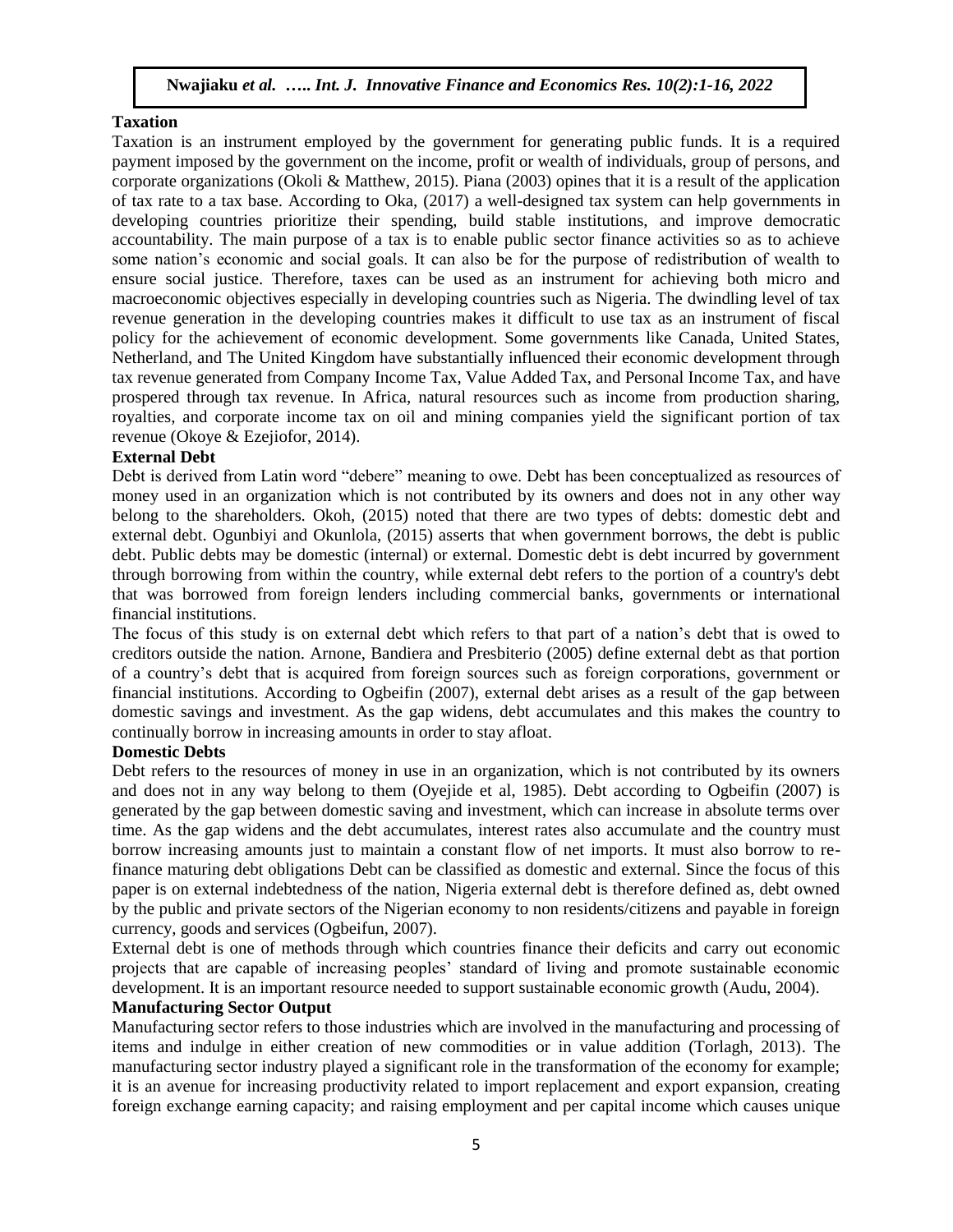consumption patterns. Furthermore, Osakwe, Ibenta and Ezeabasili, (2019) opines that manufacturing sector creates investment capital at a faster rate than any other sector of the economy while promoting wider and more effective linkages among different sectors. Acknowledge this benefit of this sector; the Nigerian government has introduced various strategies to improve the sector such as import substitution strategy, export promotion strategy, the introduction of bank of industry to induced credit facility to the sector and the National Economic Empowerment and Development Strategy (NEEDS).

According to Eze, and ogiji, (2013), manufacturing sector accounts for a significant share of the industrial sector in developed countries. The final products can either serve as finished goods for sale to customers or as intermediate goods used in the production process.

Manufacturing sector as seen by (Loto, 2012) refers to an avenue for increasing productivity in relation to import replacement and export expansion, creating foreign exchange earning capacity, raising employment and per capital income which causes unrepeatable consumption pattern.

Loto (2012) revealed that the Structural Adjustment Programme (SAP) introduced in May 1986 was partly designed to revitalize the manufacturing sector by shifting emphasis to increased domestic sourcing of inputs through monetary and fiscal incentives. The deregulation of the foreign exchange market was also effected to make non-oil exports especially manufacturing sector more competitive even though, this also resulted in massive escalation in input costs. Examining the manufacturing sector over the years in Nigerian economy shows that the share of the manufacturing sector in the gross domestic product has not been impressive. The manufacturing sector contributes 34.94% to gross domestic product in 1986 after the structural adjustment programme. By 1990 and 1995 it decline to 22.84% and 10.17% respectively. The contribution of the Nigerian manufacturing sector to Gross domestic product is very insignificant between 1996 to2012. The year 2000, 2005 and 2012 recorded 6.97%, 2.80% and 1.88% respectively (Osakwe, Ibenta & Ezeabasili, 2019).

### **Theoretical Framework**

This study will be anchored on the endogenous growth theory, which advocates the stimulation of level and growth rate of gross domestic income within the model using fiscal policy (e.g., government spending). The traditional neoclassical growth model assumes that output is a function of capital and labor, while technology is given:  $Y = Af(K, L)$ , (1) where Y = output, A is technology, being exogenous, while capital (K) and labor (L) are endogenous factors. In the New Growth Model (Endogenous Growth Model) technology is viewed as endogenously determined:  $Y = f(K, L, A)$ . (2) Technology (A) refers to rate of investment, (K) is the investment in capital stock and (L) is the human capital. This model envisages greater role of government in improving the efficiency or resource allocation and promoting investment to raise the rate of economic growth in the developing countries (Ahuja, 2009). The government can directly make adequate investment in economic infrastructure such as power, communication, roads, and highways and in human capital, which promote private investment and generate increasing returns to scale. Though, in many respects, endogenous growth is a mere extension of the neoclassical theory of growth. It, however, makes a departure from the neoclassical policy of free market and passive role of government. More specifically, models of the growth effects of fiscal policy are usually built on the basis of Barro and Sala-i-artin (1992) framework. This study draws inspiration from these studies by employing a production function in which government expenditure and taxation enter as inputs. The choice of this framework is owed to its simplicity in application and availability of time series data in Nigeria.

# **Empirical Review**

Israel (2019) examined the Impact of fiscal policy on the manufacturing sector of the Nigerian Economy from 1980 to 2017. The model for the study comprises of Index of manufacturing sector as endogenous variable and proxy by IMS and exogenous variables were; Government Expenditure (GEXP), Company Income Tax rate (CITR) and Federal Government Domestic debt Outstanding (FDDO). Annual time series data were gathered from the Central Bank of Nigeria Statistical Bulletins from 1980 to 2017. The techniques used for analysis are the Ordinary Least Square Techniques tested at the 5% level of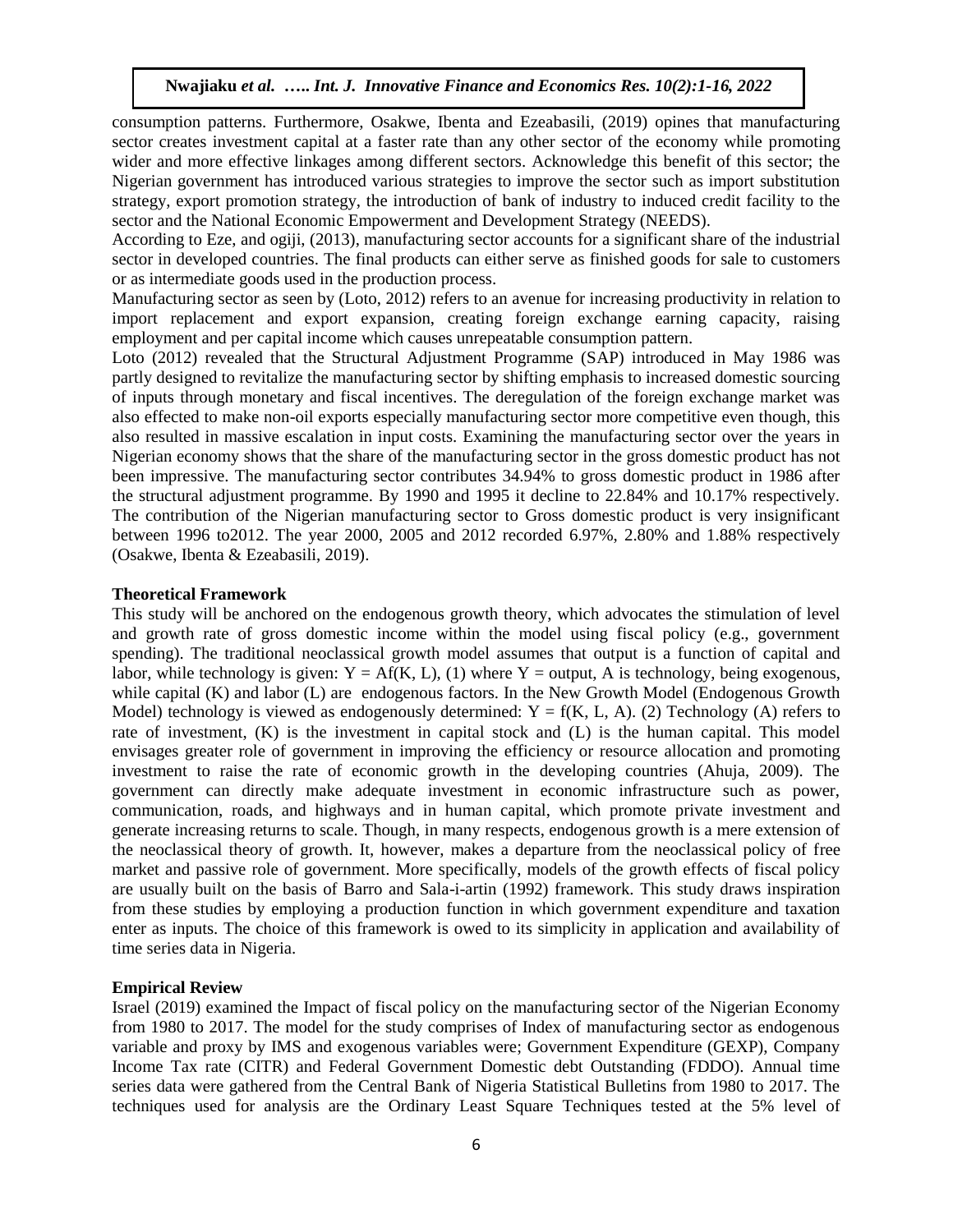significance. The econometric techniques of Ordinary Least Squares (OLS) results reveal that the government expenditure (GEX) and Company Income Tax Rate (CITR) have positive relationship with the Index of Manufacturing Sector (IMS) while Federal Government Domestic Debt Outstanding (FDDO) has negative linear relationship with the Index of Manufacturing Sector (IMS)

Eze, and Ogiji (2018) analyzed the impact of fiscal policy on the manufacturing sector output in Nigeria. Empirical evidence from the developed and developing economies has shown that fiscal and monetary policies have the capacity to influence the entire economy if it is well managed. An ex-post facto design (quantitative research design) was used to carry out this study. The results of the study indicate that government expenditure significantly affect manufacturing sector output based on the magnitude and the level of significance of the coefficient and p-value and there is a long-run relationship between fiscal policy and manufacturing sector output. The implication of this finding is that if government did not increase public expenditure and its implementation, Nigerian manufacturing sector output will not generate a corresponding increase in the growth of Nigerian economy

Sunday, Nwanne., Basil, Ugwu and Festus (2019) examined the effect of fiscal policy on real sector growth in Nigeria focusing on government capital expenditure and its effect on the growth of the agricultural sector in Nigeria. The study adopted the ex-post facto research design and regression analysis as methodology using ARDL. Descriptive statistics and graphs were also used to complement the regression result. The result from the study found that there is a significant and positive effect of government capital expenditure on the growth of the agricultural sector in Nigeria. The implication of the study is that fiscal policy through government capital expenditure will increase the agricultural sector growth and thereby increases its contributions to the growth of the economy. This means that when there is enough revenue, the government only spends more money on infrastructural development that can help the agriculture sectors to grow by having access to good road and electricity. The result is an indication that government capital spending in Nigeria has been able to spur the economic growth of Nigeria through agricultural sector output

Hammed (2018) examined the influence of government corporate tax policy on the performance of 54 randomly selected listed companies that cut across 17 categories of non-financial in Nigeria over a period of 1990-2002. Using Generalised Method of Moment (GMM) and contrary to the expectation, the study found positive1 relationship between corporate tax policy and the output performance of quoted manufacturing firms in Nigeria. This may be an indication that government revenue from corporate tax was judiciously expended on productive government expenditure most especially in Lagos State as virtually all the selected manufacturing firms have their main base in Lagos State

Adeyemi, Obinna, and Ebenezer (2019) investigated the effect of fiscal and monetary policy on the manufacturing sector output in Nigeria using a quarterly data from 1981 to 2015 employing the structural vector autoregressive (SVAR) framework. An eight variable SVAR for manufacturing sector output was employed. The short-run SVAR showed that only monetary policy rate and money supply conformed to theory. The impulse response functions showed that all monetary variables as well as other variables with the exception of government expenditure conformed to economic theory. One major finding of the study is that the lending interest rate accounted for the biggest variance in the manufacturing contribution to gross domestic product as shown by the forecast error variance decomposition

# **METHODOLOGY**

# **Research Design**

The study adopted the *ex-post facto* research design because the data to be sourced from Central Bank of Nigeria (CBN), are already documented isolated from any form of manipulation, manufacturing sector output is the dependent variable. The explanatory variables  $(X)$  represent the tools of fiscal policy which include taxation, capital, recurrent expenditure domestic debt and external debt to be expressed as a percentage of real GDP

# **Model Specification**

The model which was adopted for objective two is the model of Israel (2019) who examined the impact of fiscal policy on the manufacturing sector of Nigeria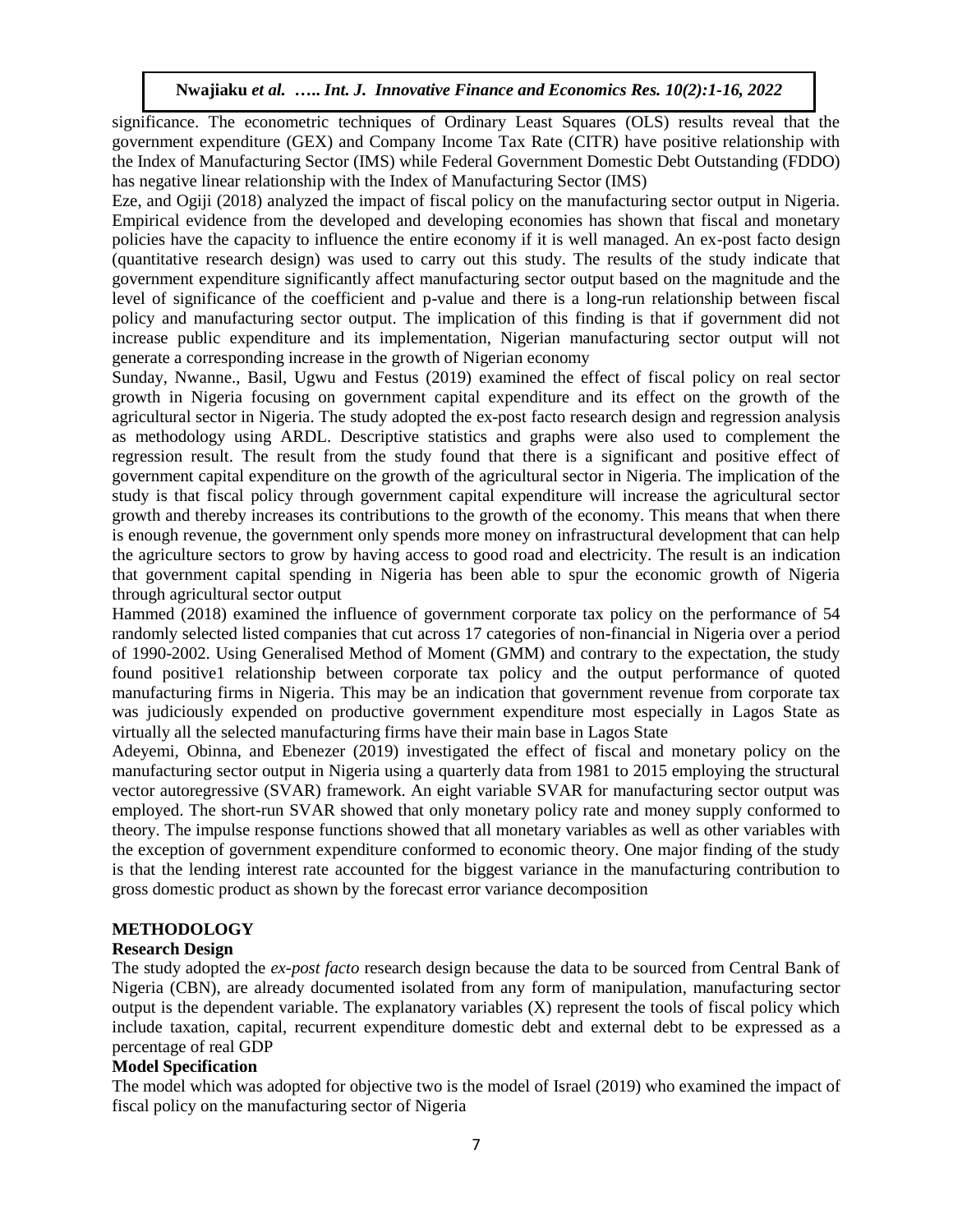**The Model is stated thus:** MOT= f (RCE, CPE, TAX, EXD) Where: MOT= Manufacturing Sector Output RCE = Recurrent Expenditure  $CPE = Capital Expenditure$ TAX=Taxation EXD= External Debt **The model was adapted and modified by the introduction of domestic debt** MOT= f (RCE, CPE, TAX, EXD, DD) **The Econometric Equation Form of the Model is:** MOT =  $\beta_0$  +  $\beta_1$ RCE +  $\beta_2$ CPE +  $\beta_3$ TAX + $\beta_4$ EXD +  $\beta_5$ DD +  $\mu$  --- ---- --- --- --- 2 Where: MOT= Manufacturing Sector Output  $RCE = Recurrent Expenditure$  $CPE = Capital Expenditure$ TAX=Taxation EXD= External Debt DD= Domestic Debt

# **Method of Analyses**

Data for the study were subjected to preliminary test to confirm the behavior of the data set. The data were analyzed with econometric techniques involving Descriptive Statistics, Augmented Dickey Fuller Tests for Unit Roots. The Autoregressive Distributive Lag (ARDL) Approach which is capable of handling both stationary at level I(0) and first difference I(1) or will be used for the data analysis

# **Data Analysis**

# **Descriptive Statistics**

Descriptive statistics were introductory analyses that explained the normality of the variables used for the analyses. The statistics include the mean, median, minimum and maximum, standard deviation and Jacque Bera tests. Mean is the average value of the series, obtained by adding up the series and dividing by the number of observations. Median is the middle value (or average of the two middle values) of the series when the values are ordered from the smallest to the largest. The median is a robust measure of the centre of the distribution that is less sensitive to outliers than the mean.

Maximum and Minimum are the maximum and minimum values of the series in the current sample. Std Dev. (standard deviation) is a measure of dispersion or spread in the series. Skewness is a measure of asymmetry of the distribution of the series around its mean. Kurtosis measures the peakiness or flatness of the distribution of the series. If the kurtosis exceeds 3, the distribution is peaked (leptokurtic) relative to the normal; if the kurtosis is less than 3, the distribution is flat (platykurtic) relative to the normal. Jarque-Bera is a test statistic for testing whether the series is normally distributed. The null hypothesis is that the variable is normally distributed.

### **Decision Rule**

Decision rule is to reject when p. value is less than 0.05 level of significance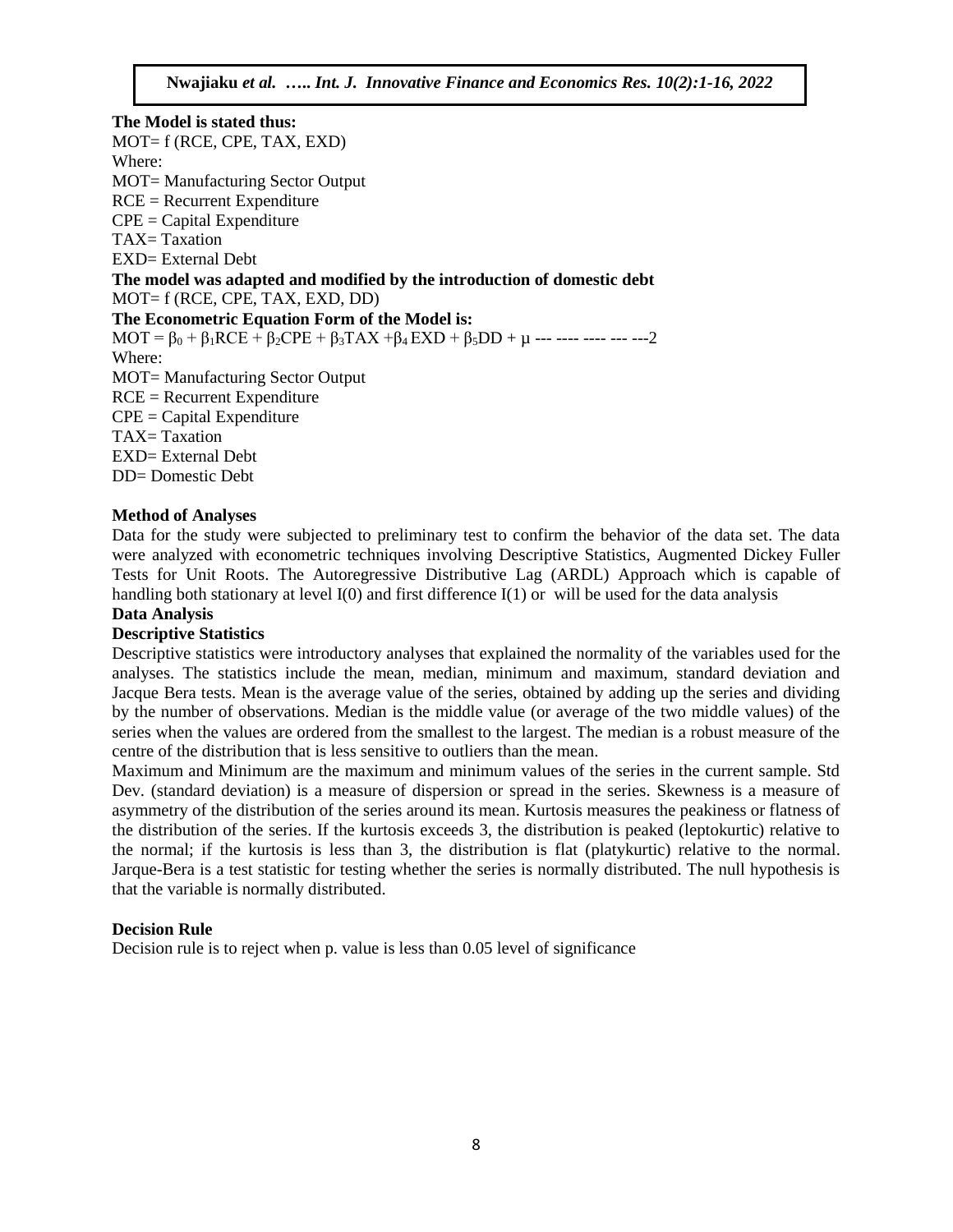### **4.3.1 Descriptive Statistics**

These measures the individual characteristics of the variables used in this study. The result of the descriptive statistics is presented in Table 1

|                     | <b>MOT</b> | <b>CPE</b> | <b>RCE</b> | <b>DD</b> | <b>EXD</b> | <b>TAX</b> |
|---------------------|------------|------------|------------|-----------|------------|------------|
| Mean                | 2044.157   | 334.9596   | 758.1421   | 6812.361  | 1622.909   | 705.9038   |
| Median              | 1714.670   | 240.5700   | 445.6300   | 677.8200  | 640.9750   | 313.8800   |
| Maximum             | 3578.640   | 1152.800   | 3525.100   | 142772.6  | 6171.320   | 3109.440   |
| Minimum             | 1398.100   | 6.370000   | 15.65000   | 36.79000  | 100.7900   | 15.65000   |
| Std. Dev.           | 672.9408   | 329.4416   | 909.0833   | 28971.42  | 1776.529   | 846.6242   |
| <b>Skewness</b>     | 1.132505   | 1.009978   | 1.520537   | 4.581128  | 1.173264   | 1.310657   |
| Kurtosis            | 2.945748   | 3.086196   | 4.808683   | 22.00718  | 3.104152   | 3.914728   |
|                     |            |            |            |           |            |            |
| Jarque-Bera         | 4.628624   | 2.439439   | 16.87243   | 5.894738  | 8.472675   | 3.244785   |
| Probability         | 0.298834   | 0.295313   | 0.425313   | 0.514460  | 0.197426   | .0.15247   |
| Sum                 | 49059.77   | 8039.030   | 18195.41   | 163496.7  | 38949.81   | 16941.69   |
| Sum Sq. Dev.        | 10415533   | 2496231.   | 19007948   | 1.939210  | 72589276   | 16485767   |
| <b>Observations</b> | 34         | 34         | 34         | 34        | 34         | 34         |

**Table 1: Descriptive Statistics for Fiscal Policy Instruments on Manufacturing Sector Output in Nigeria**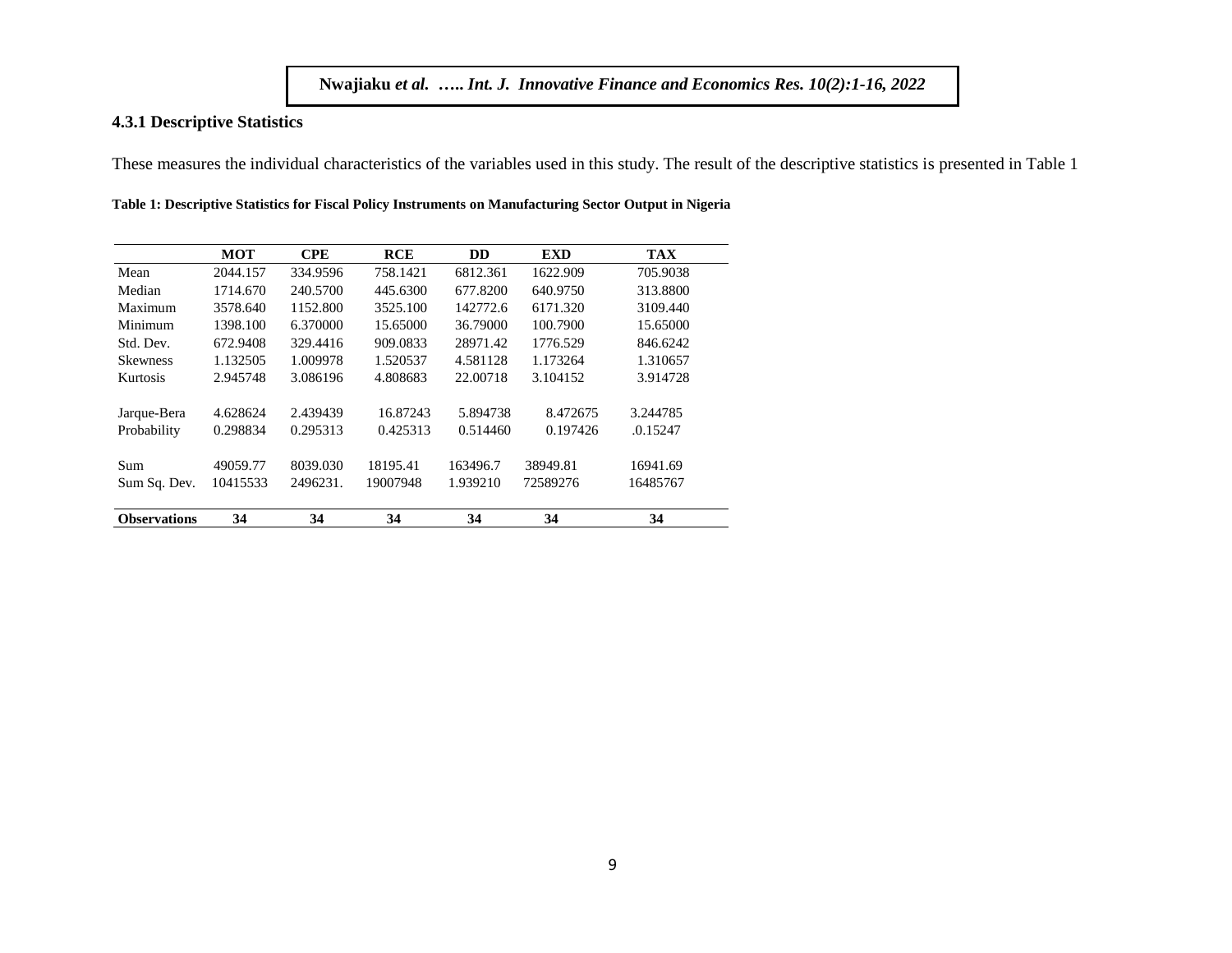The descriptive statistics showed the mean and standard deviation. The mean is the average value of each variable over the years while the standard deviation shows the variability of the values. The descriptive statistics also showed the maximum and minimum values. The Jarque-Bera statistics is the test of normality of the time series variables.

The results of the descriptive statistics showed that manufacturing sector output (MOT) had a mean of 2044.157 and standard deviation of 672.9408 with minimum and maximum values 1398.100 and 3578.640 respectively

Capital Expenditure (CPE) had a mean of 334.9596 with standard deviation of 329.4416 with minimum and maximum values of 6.370000 and 1152.800 respectively

Recurrent Expenditure (RCE) had a mean of 758.1421 with standard deviation of 909.0833 with minimum and maximum values of 15.65000 and 3525.100 respectively

Taxation (TAX) had a mean of 705.9038 with standard deviation of 846.6242 with minimum and maximum values of 15.65000 and 3109.440 respectively

Domestic Debt (DD) had a mean of 6812.361 with standard deviation of 28971.42 with minimum and maximum values of 36.79000 and 142772.6 respectively

External Debt (EXD) had a mean of 1622.909 with standard deviation of 1776.529 with minimum and maximum values of 100.7900 and 6171.320 respectively

#### **Unit Root**

#### **Table 2 Summary of the Unit Root Result**

| Variables  | At Level    | At First          | Order of    | Probability |
|------------|-------------|-------------------|-------------|-------------|
|            | 1(0)        | Difference $1(1)$ | Integration |             |
| <b>RCE</b> | -4.839292   |                   | 1(0)        | 0.0112      |
| <b>CPE</b> | $-4.595801$ |                   | 1(0)        | 0.0016      |
| <b>TAX</b> | $-5.814004$ |                   | 1(0)        | 0.0022      |
| DD         | -4.340303   |                   | 1(0)        | 0.0048      |
| <b>EXD</b> | $-3.718454$ |                   | 1(0)        | 0.0127      |
| <b>MOT</b> |             | $-5.193801$       |             | 0.0002      |

### **Source: Eviews 9.0**

The result of the study indicate that Recurrent Expenditure, Capital Expenditure, Taxation, Domestic Debt, External were stationary at 5% level [1(0)] while Manufacturing Sector Output, was stationarity at first difference [1(1)].

From the analyses of stationarity of the variables, it was seen that the variables have mixed stationarity of level and first differences. The Autoregressive Distributive Lag (ARDL) approach which is capable of handling both stationary at level I(0) and first difference I(1) was used for the data analysis. Thus, the most suitable tool of analyses is the ARDL test that accommodates both the short and long run trends in testing the relationship between the dependent and independent variables.

### **Effects of Fiscal Policy Instruments on Manufacturing Output in Nigeria**

**ARDL (Bounds) Test for Cointegration**

**Table 3. Result of the ARDL (Bounds) Test for Fiscal Policy Instruments and Manufacturing Output Model**  ARDL Bounds Test Date: 03/25/22 Time: 17:05

Sample: 1987 2021 Included observations: 34 Null Hypothesis: No long-run relationships exist

| <b>Test Statistic</b>   | Value                        | Κ                            |  |
|-------------------------|------------------------------|------------------------------|--|
| F-statistic             | 2.181826                     | 6                            |  |
| Critical Value Bounds   |                              |                              |  |
| Significance            | <b>IO Bound</b>              | 11 Bound                     |  |
| 10%<br>5%<br>2.5%<br>1% | 2.82<br>2.45<br>2.75<br>3.65 | 3.23<br>3.61<br>3.99<br>4.43 |  |

**Source: Eviews 9.0**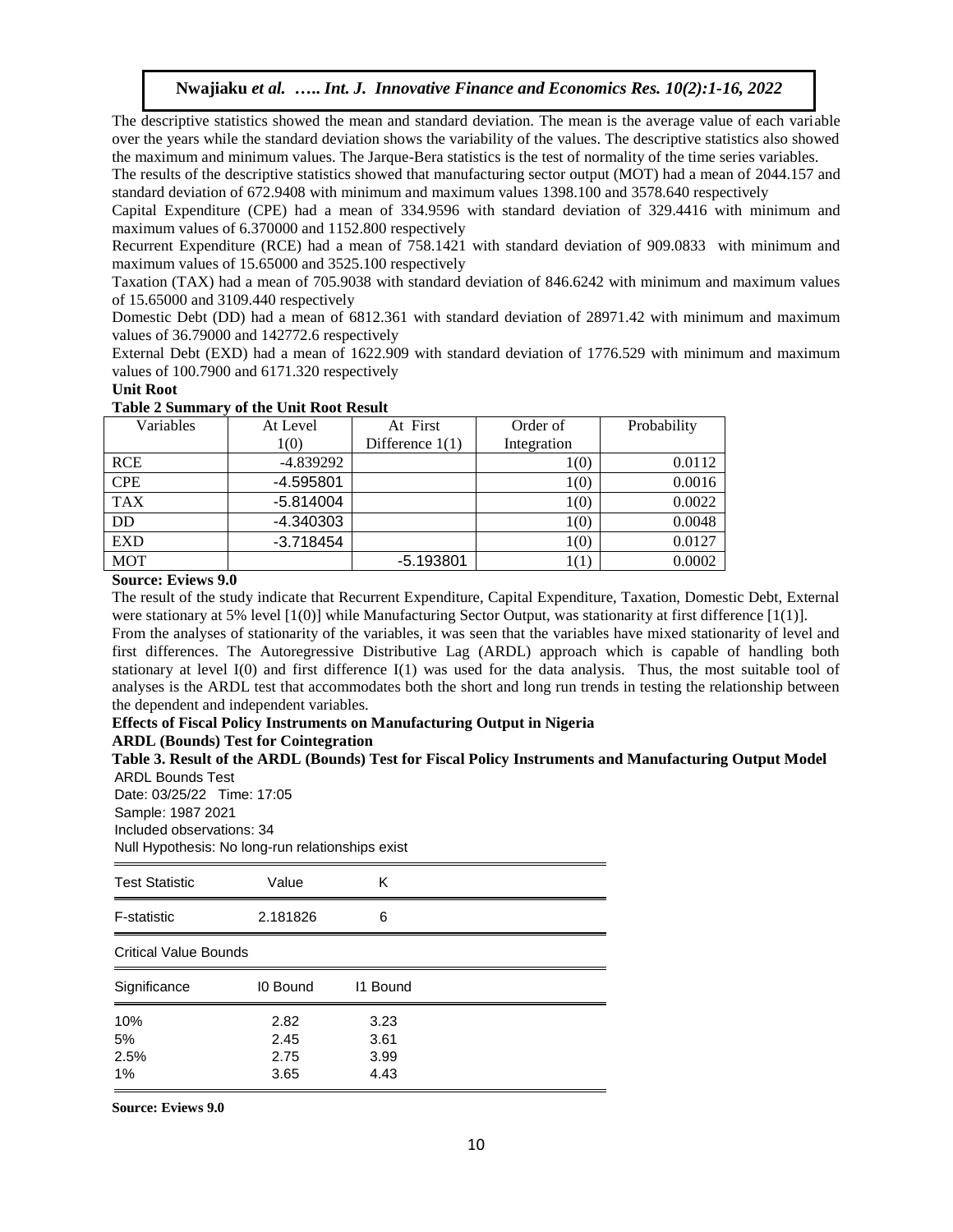The bound test is shown in Table 4.7. The result compared the F-statistics with the critical bound values. The F-statistics of 2.181826 showed that the F-statistic is less than the lower bounds at 2.45 and upper bounds at 3.61 of the critical values at 0.05 level of significance. This means that there is no cointegration or long run relationship between fiscal policy instruments and manufacturing output in Nigeria

### **Short Run Relationship**

**Table 4: Short Run Model of the Relationship Between Fiscal Policy Instruments and Manufacturing Output In Nigeria**

Test Equation: Dependent Variable: D(MOT) Method: Least Squares Date: 03/25/22 Time: 17:05 Sample: 1987 2021 Included observations: 34

| Variable           | Coefficient | Std. Error            | t-Statistic | Prob.    |
|--------------------|-------------|-----------------------|-------------|----------|
| $D(MOT(-1))$       | 1.729197    | 0.150139              | 4.188924    | 0.0020   |
| $D(MOT(-2))$       | 0.294608    | 0.197117              | 2.494586    | 0.0354   |
| $D(MOT(-3))$       | $-0.717502$ | 0.150930              | 1.253868    | 0.1320   |
| D(ACE)             | 0.000452    | 0.000287              | 1.574070    | 0.3603   |
| $D(RCE(-1))$       | $-0.002870$ | 0.000467              | 0.147190    | 0.1027   |
| $D(RCE(-2))$       | 0.000465    | 0.000303              | 1.532619    | 0.3680   |
| D(CPE)             | 7.328609    | 17.09379              | 3.428729    | 0.0022   |
| $D(CEP(-1))$       | 31.72812    | 19.43470              | 2.632550    | 0.0049   |
| $D(CEP(-2))$       | -3.556998   | 12.88294              | $-0.276101$ | 0.8285   |
| D(TAX)             | $-0.694296$ | 4.188000              | $-0.165782$ | 0.8954   |
| $D(TAX(-1))$       | 6.757826    | 4.746836              | 1.423648    | 0.3898   |
| $D(TAX(-2))$       | 6.539968    | 3.802973              | 1.719699    | 0.3353   |
| D(DD)              | 0.384300    | 0.151523              | 2.53248     | 0.0191   |
| $D(DD(-1))$        | 2.430015    | 0.323754              | 7.50539     | 0.0843   |
| $D(DD(-2))$        | 0.788349    | 0.172149              | 4.57942     | 0.1369   |
| D(EXD)             | $-1.577581$ | 0.138787              | 1.36694     | 0.5371   |
| $D(EXD(-1))$       | $-1.879746$ | 0.185741              | 1.12023     | 0.7224   |
| $D(EXD(-2))$       | $-1.713830$ | 0.310252              | $-1.52390$  | 0.1140   |
| $\mathcal{C}$      | 10.11870    | 536.0992              | 0.018875    | 0.9880   |
| $RCE(-1)$          | $-0.002744$ | 0.000834              | $-3.290595$ | 0.1878   |
| $CEP(-1)$          | 14.79284    | 15.45837              | 0.956946    | 0.5140   |
| $TAX(-1)$          | $-8.030840$ | 7.756200              | $-1.035409$ | 0.4889   |
| $DD(-1)$           | 2.260335    | 0.360622              | $-6.267878$ | 0.1007   |
| $EXD(-1)$          | 3.549005    | 0.378985              | 9.364510    | 0.0677   |
| $MOT(-1)$          | 0.559164    | 0.080873              | 6.914082    | 0.0914   |
| R-squared          | 0.769959    | Mean dependent var    |             | 3782.073 |
| Adjusted R-squared | 0.728814    | S.D. dependent var    |             | 3665.450 |
| S.E. of regression | 126.2249    | Akaike info criterion |             | 11.04614 |
| Sum squared resid  | 15932.74    | Schwarz criterion     |             | 12.40063 |
| Log likelihood     | $-136.6922$ | Hannan-Quinn criter.  |             | 11.47946 |
| F-statistic        | 8.733464    | Durbin-Watson stat    |             | 2.552776 |
| Prob(F-statistic)  | 0.002754    |                       |             |          |

**Source: Eviews 9.0**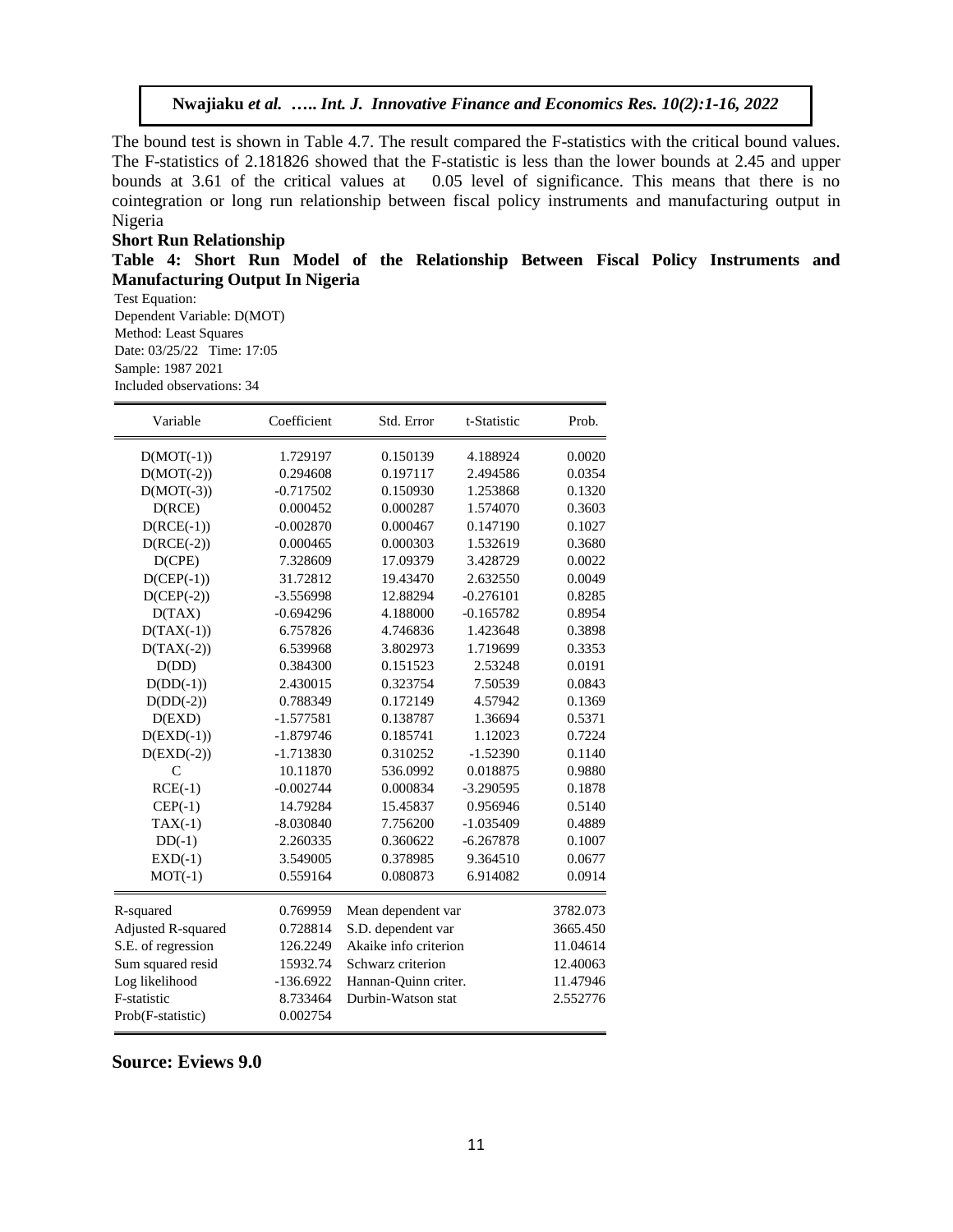**Manufacturing Sector Output (MOT):** The results showed that the coefficient of manufacturing sector output at first year is positive at 1.729197 and after one year is 0.294608 with t-Statistic of 4.188924 and 2.494586 with probability value of 0.0020 and 0.0354 showing that manufacturing sector output is an endogenous variable in the short run

**Recurrent Expenditure (RCE):** The coefficient of recurrent expenditure in the first year is positive at 0.000452 and after one year, it becomes negative at -0.002870 with t-Statistic of 1.574070 and 0.147190 with probability value of 0.3603 and 0.1027 showing that recurrent expenditure has no significant effect on manufacturing sector output in the short run

**Capital Expenditure (CEP):** The coefficient of capital expenditure in the first year is positive at 7.328609 and after one year is positive at 31.72812 with t-Statistic of 3.428729 and 2.632550 and probability value of 0.0022 and 0.0049 this shows that capital expenditure has significant effect on manufacturing sector output in the short run

**Taxation** (TAX): The coefficient taxation in the first year is negative at -0.694296 and after one year is positive at 6.757826 with t-Statistic of -0.165782 and 1.423648 and probability value of 0.8954 and 0.3898 this indicate that taxation has no significant effect on manufacturing sector output in the short run

**Domestic Debt (DD):** The coefficient of domestic debt in the first year is positive at 0.384300 and after one year is positive at 2.430015 with t-Statistic of 2.536248 and 5.505739 and probability value of 0.0191 and 0.0403 showing that domestic debt has significant positive effect on manufacturing sector output in the short run

**External Debt** (**EXD**): The coefficient of external debt in the first year is negative at 1.577581 and after one year is negative at 1.879746 with t-Statistic of 1.36694 and 1.12023 and probability value of 0.5371 and 0.7224; this means that of external debt has insignificant and negative effect on manufacturing sector in the short run

The R2 as adjusted is 0.728814 or 72% which shows that fiscal policy variables jointly explained about 73% variations in the dependent variables (Manufacturing Output) in Nigeria

### **Normality Test**

The models are examined for normal distribution. The Jarque-Bera (JB) statistics is used to test for the normality of the models. The null hypothesis is that the models are normally distributed. The decision rule is to reject the null hypothesis if the p.value is less than 0.05 level of significance

| Models     | Jarque-Bera statistic | <b>P-value</b> |
|------------|-----------------------|----------------|
| <b>MOT</b> | 4.628624              | 0.298834       |
| <b>RCE</b> | 16.87243              | 0.425313       |
| <b>TAX</b> | 3.244785              | 0.152478       |
| DD         | 45.894738             | 0.514460       |
| <b>EXD</b> | 8.472675              | 0.197426       |
| CPE.       | 2.439439              | 0.295313       |

# **Table 5: Normality Test of the Models in the Study**

**Source**: Extract from E-views Results

The models are examined for normal distribution. The Jarque-Bera (JB) statistics is used to test for the normality of the models. The null hypothesis is that the models are normally distributed. The decision rule is to reject the null hypothesis if the p.value is less than 0.05 level of significance. The P.values of the JB for MOT, RCE, CPE, TAX, DD and EXD. Since the p.values are greater than 0.05, the study cannot reject the null hypothesis that the model is normally distributed.

# **Serial Correlation Test**

This test investigates whether there is a correlation between one time period and another over time in the time series used for the analyses. The presence of correlation of time periods will lead to serial correlation which will have huge effect on the reliability of model estimation. It may lead to high significant value, inefficient estimation, exaggerated goodness of fit and false coefficient of regression sign (positive or negative). The presence of serial correlation is tested using the Breusch-Godfrey Serial Correlation LM Test. The null hypothesis is no presence of serial correlation.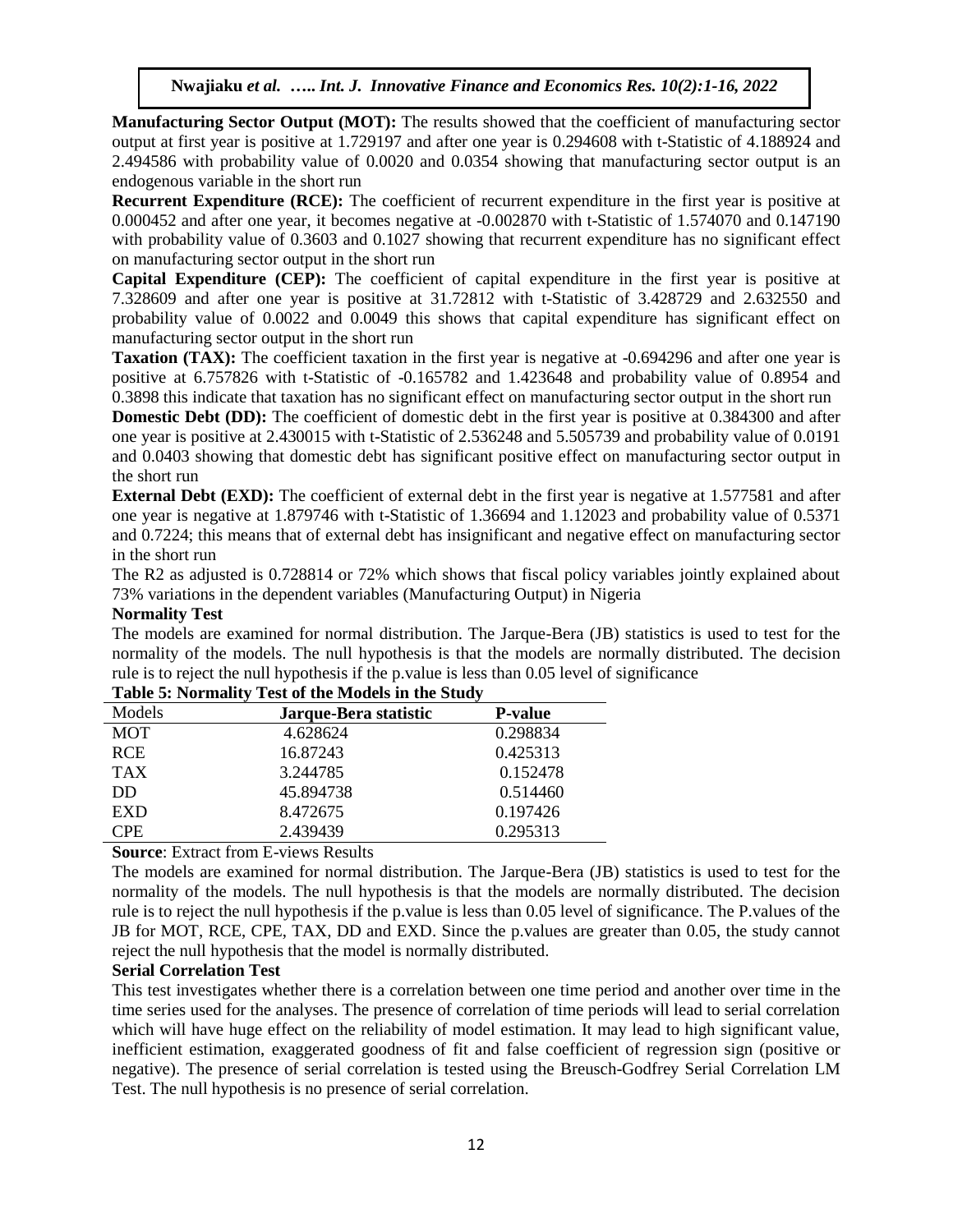**The Decision Rule:** The decision rule is to reject the null hypothesis if the p. value is less than 0.05 level of significance. From result, the p. values of the models are greater than 0.05, which revealed that the models are not serially corrected at 5% level of significance.

**Examine the Effect of Fiscal Policy Instruments on Manufacturing Output in Nigeria Table 6: Serial Correlation Test for Fiscal Policy Instruments and Manufacturing Output**  Breusch-Godfrey Serial Correlation LM Test:

| F-statistic      | $0.289596$ Prob. F(2,17)          | 0.7522 |
|------------------|-----------------------------------|--------|
| $Obs*R$ -squared | $1.087271$ Prob. Chi-Square $(2)$ | 0.5806 |

# **Source: Eviews 9.0**

The results of the F-statistic are 0.289596 with probability value of 0.7522. Since the p.value is greater than 0.05, the study thus concludes that there is no serial correlation (of time series) in the model. This confirms that the nature of the relationship (negative or positive) as found in the estimation from the ARDL are correct and true of the model characteristics. As well, the significance values are correct as estimated. This implies that the result of the test of hypothesis from the Autoregressive Distributed Lag (ARDL) gives correct position of the effect of fiscal policy instruments on manufacturing output Model

### **Heteroskedasticity Test**

The study also tested for heteroskedasticity in linear regression analysis. Presence of heteroskedasticity implies that the coefficients estimated from the regression analyses will be a biased one. Presence of heteroskedasticity means that there is an unequal error variance in the model from the data observations. The null hypothesis is that the residuals are homoscedastic and the alternate hypotheses are that the residuals are heteroscedastic.

### **The Decision Rule:**

The decision rule is to reject the null hypothesis if the p.value is less than 0.05 level of significance. From result in Table 9, the p.values of the models is greater than 0.05, revealed that the models do not have homoscedastic at 5% level of significance.

# **The Effect of Fiscal Policy Instruments on Manufacturing Output in Nigeria**

**Table 7: Heteroskedasticity Test for Effect of Fiscal Policy Instruments and Manufacturing Output**  Heteroskedasticity Test: Breusch-Pagan-Godfrey

| F-statistic         | 1.499523 Prob. F(13,19)       | 0.2053 |
|---------------------|-------------------------------|--------|
| Obs*R-squared       | 16.71166 Prob. Chi-Square(13) | 0.2128 |
| Scaled explained SS | 4.013744 Prob. Chi-Square(13) | 0.9910 |

### **Source: Eviews 9.0**

The F-statistic of the Breusch-Pagan-Godfrey result is 1.499523 with probability value of 0.2053. Since the probability value is greater than 0.05, we cannot reject the null hypothesis that the residuals are homoscedastic. Thus, we conclude that there is no heteroscedastic in the model. This confirms that the result obtained from the estimated model is not a biased value of the effect of fiscal policy instruments on manufacturing output model

# **Regression Specification Error Test (RESET Test)**

This is to ensure that there is linear relationship in the regression model. The traditional OLS as well as the advanced ARDL regression employed in this study are based on the assumption of linear relationships. Thus, the presence of nonlinear relationship will produce unreliable regression results. The *Ramsey Reset test* is employed to identify the existence of any significant nonlinear relationships in the developed linear regression model. The null hypothesis is that there is non- linear relationship in the regression model.

### **The Decision Rule:**

The decision rule is to reject the null hypothesis if the p.value is less than 0.05 level of significance.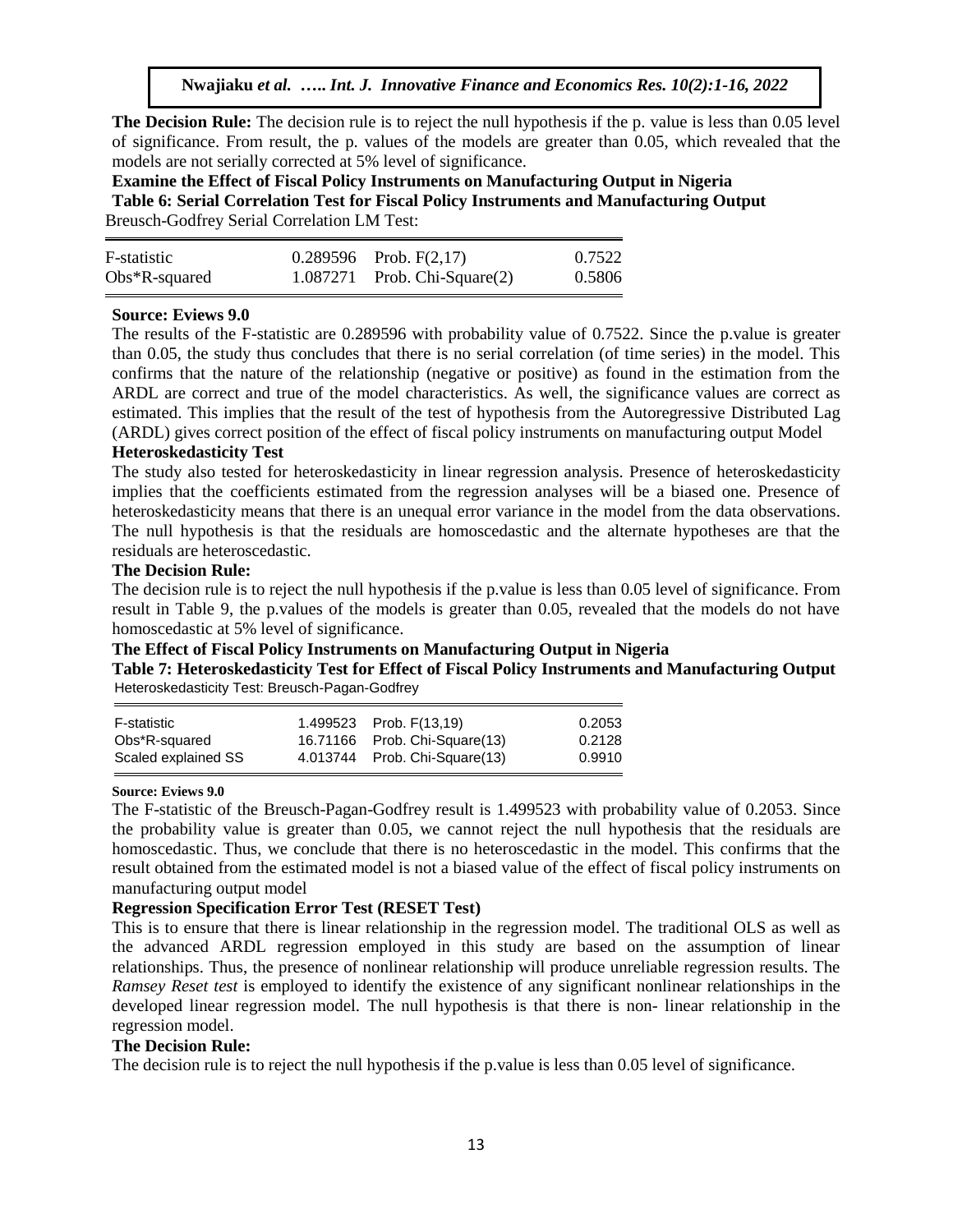# **The Effect of Fiscal Policy Instruments on Manufacturing Output in Nigeria Table 8: Regression Specification Error Test (RESET Test): for Fiscal Policy Instruments and Manufacturing Output**

Ramsey RESET Test Equation: UNTITLED Specification: MOT MOT(-1) MOT(-2) MOT(-3) RCE CPE TAX TAX(-1) TAX(-2) DD (-1) DD (-2) EXD C Omitted Variables: Squares of fitted values

|                       | Value      | Df      | Probability |
|-----------------------|------------|---------|-------------|
| t-statistic           | 3.761885   | 18      | 0.0014      |
| <b>F-statistic</b>    | 14.15178   | (1, 18) | 0.4214      |
| F-test summary:       |            |         | Mean        |
|                       | Sum of Sq. | Df      | Squares     |
| <b>Test SSR</b>       | 7723718.   | 1       | 7723718.    |
| <b>Restricted SSR</b> | 17547709   | 19      | 923563.6    |
| Unrestricted SSR      | 9823990.   | 18      | 545777.2    |

### **Source: Eviews 9.0**

The Table 31 above showed that the F-statistics and the corresponding p.values of the Ramsey RESET Tests is 3.761885 and 0.0014 respectively. Since, the p. value is less than 0.05 level, we reject the null hypotheses of non-linear relationships in the models. This implies that the models are well specified and are good for the estimation of the model, fiscal policy instruments and manufacturing output in Nigeria. The results from this study is thus expected to be reliable

# **CONCLUSION**

Our findings revealed that fiscal policy instruments have 72% significant short run policy effect but no significant long run effects on manufacturing output in Nigeria. The short run model reveals that manufacturing sector output is an endogenous variable in the short run in the short run. This suggests that fiscal policy instruments have not been an effective long run policy instruments that can largely influence the manufacturing sector output in Nigeria.

The study therefore concludes that fiscal policy instruments have been effective short run policy instruments that largely influenced manufacturing sector output in Nigeria

# **RECOMMENDATIONS**

- 1. Government should increase its spending on roads and other infrastructural facilities in other to promote the manufacturing sector output in Nigeria.
- 2. Government spending should be channeled to capital projects and social overhead capital that will encourage the manufacturing sector output in Nigeria.
- 3. Borrowing should be contemplated only if it is designed to improve the manufacturing sector output and the amount of debt to borrow should be sustainable to reduce the pressure exerted by its servicing requirements so as to promote the real sector in Nigeria.
- 4. Government should rely more on taxation that have greater effects on investment in the real sector than borrowing.

# **REFERENCES**

Abdurrauf I. B. (2015). Fiscal policy and economic development in Nigeria: *Journal of Economics and Sustainable Development 6, (7),19-35*

Adedoyin, I. L, & Ernest, O. F. (2018). Impact of fiscal policy on agricultural output in Nigeria: *Journal of Environmental Management and Tourism 2(6)12-47*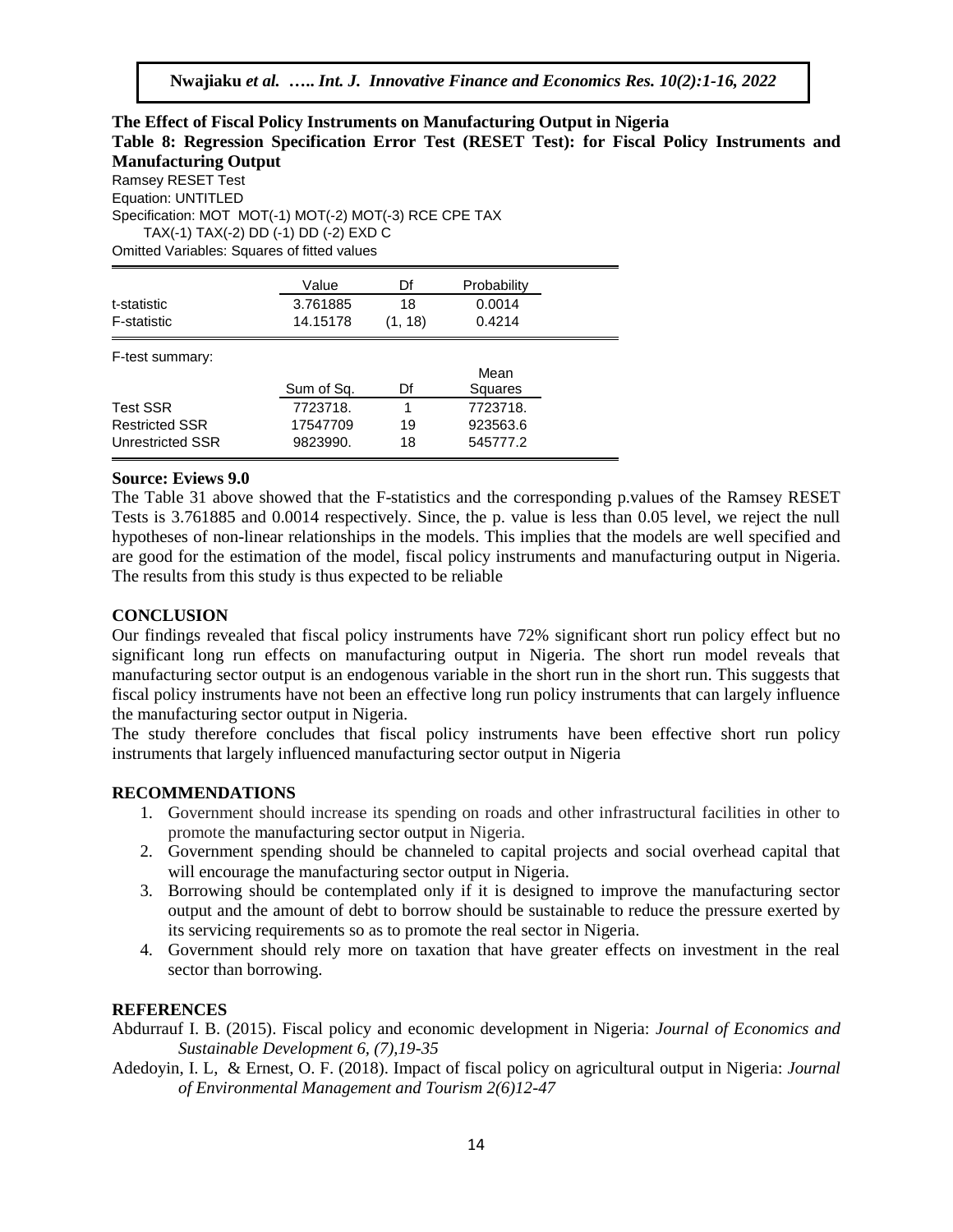- Adedoyin, I. L, & Ernest, O. F. (2018). Impact of fiscal policy on agricultural output in Nigeria: *Journal of Environmental Management and Tourism 2(6)12-47*
- Adeyemi A. O.,. Obinna, A U. & Ebenezer, E B. (2019). Monetary policy shocks and manufacturing sector output in Nigeria: A Structural Var-Approach: *Journal of Internet Banking and Commerce 4(3)2-57*
- Agu S, U. , Idike A, N. , Okwor I, M.I & Ugwunta, D. (2014). Fiscal policy and economic growth in Nigeria: emphasis on various components of public expenditure: *Singaporean Journal of Business Economics, and Management Studies 2 (5)6-35*
- Agu, S., & Idike, A (2014). Government expenditure and economic development: Empirical evidence from Nigeria, *European Journal of Business and Management*, 2(3), 9 - 18.
- Alimi, O. Y., Yinusa, O. G., Akintoye, I. R., & Aworinde, O. B. (2016). Macroeconomic effects of fiscal policy changes in Nigeria. Journal of Accounting and Management, 5(3), 85-94
- Alimi, O. Y., Yinusa, O. G., Akintoye, I. R., & Aworinde, O. B. (2016). Macroeconomic effects of fiscal policy changes in Nigeria. Journal of Accounting and Management, 5(3), 85-94
- Anthony, E., & Chukwu, U. (2015). Effects of fiscal policy variables on economic growth in Nigeria: A managerial economics perspective. *Investment Management and Financial Innovations*, 12(2) 5-67
- Apere, T. O. (2017). Impact of crude oil on Nigeria's fiscal policy formulation: *European Journal of Research in Social Sciences* 5 (3) *6-59*
- Arin, K.P., Braunfels, E., & Doppelhofer, G., (2015). Taxes, spending and economic growth: A Bayesian Model Averaging Approach. Paper presented at the 9th Norwegian-German Seminar on Public Economics, CESifo Conference Centre, Munich, 6-7 November.
- Cordilia, O. O. & Amah, K. (2018). Corporate tax and profitability of deposit money banks in Nigeria: *Journal of Accounting, Business and Finance Research 3(2)7-55*
- Cyril, U. M. (2016). The effect of fiscal policy on economic growth in Nigeria: *Journal of Finance and Accounting, 4(3),* 140-145.
- Eze, O. R. & Ogiji, F. O. (2018). Impact of fiscal policy on the manufacturing sector output in
- Hammed (2018). Government tax policy and performance of listed manufacturing firms in nigeria: evidence from dynamic panel data model: *Zagreb International Review of Economics & Business, 21 (1) 1-15*
- Ikeora, JJE (2007). Monetary theory and policy in developing economy, Cope Publishers LTD, Owerri
- Israel O. I. (2019). empirical review of the impact of fiscal policy on the manufacturing sector of the Nigerian economy (1980-2017): *Journal of Economics and Sustainable Development 10 (2) 3- 45*
- Miftahu, I. & Rosni, B. (2017). Fiscal operations and macroeconomic growth: The Nigerian experience: *Journal of Business, Management and Social Research Journal Home: [www.journalbinet.com/ijbmsr-journal.html](http://www.journalbinet.com/ijbmsr-journal.html)*
- Morakinyo, F. O., David, J. O & Alao, J. A. (2018). Impact of Fiscal Policy Instrument on Economic Growth in Nigeria: *International Journal of Economics and Financial Management Vol. 3 No. 1 2018 ISSN: 2545 – 5966*
- Nigeria: an error correction analysis" international journal of business and management review (ijbmr) vol.1, no.3, pp. 35-55, september 2013 published by european centre for research training and development uk [\(www.ea-journals.org\)35](http://www.ea-journals.org)35/)
- Nwaeze, c., Njoku, R., & Nwaeze, O.P. (2014). Impact of government expenditure on Nigeria's economic growth (1972-2011). *The Macrotheme review. 3*(7), 79-89.
- Ogar, A., Arikpo, O. F. & Suleiman, L. G. (2019). Fiscal and macroeconomic policies dynamics in Nigeria: *Global Journal of Social Sciences 18,(3) 33-51*
- Oka, F.A (2017). The impact of fiscal policy on the performance of the manufacturing sector in Nigeria: *Euro-Asian Journal of Economics and Finance 5, (1) 11-22*
- Okafor, R.G. (2012). Tax revenue generation and Nigerian economic development. *European Journal of Business and Management. 4*(19), 49-56